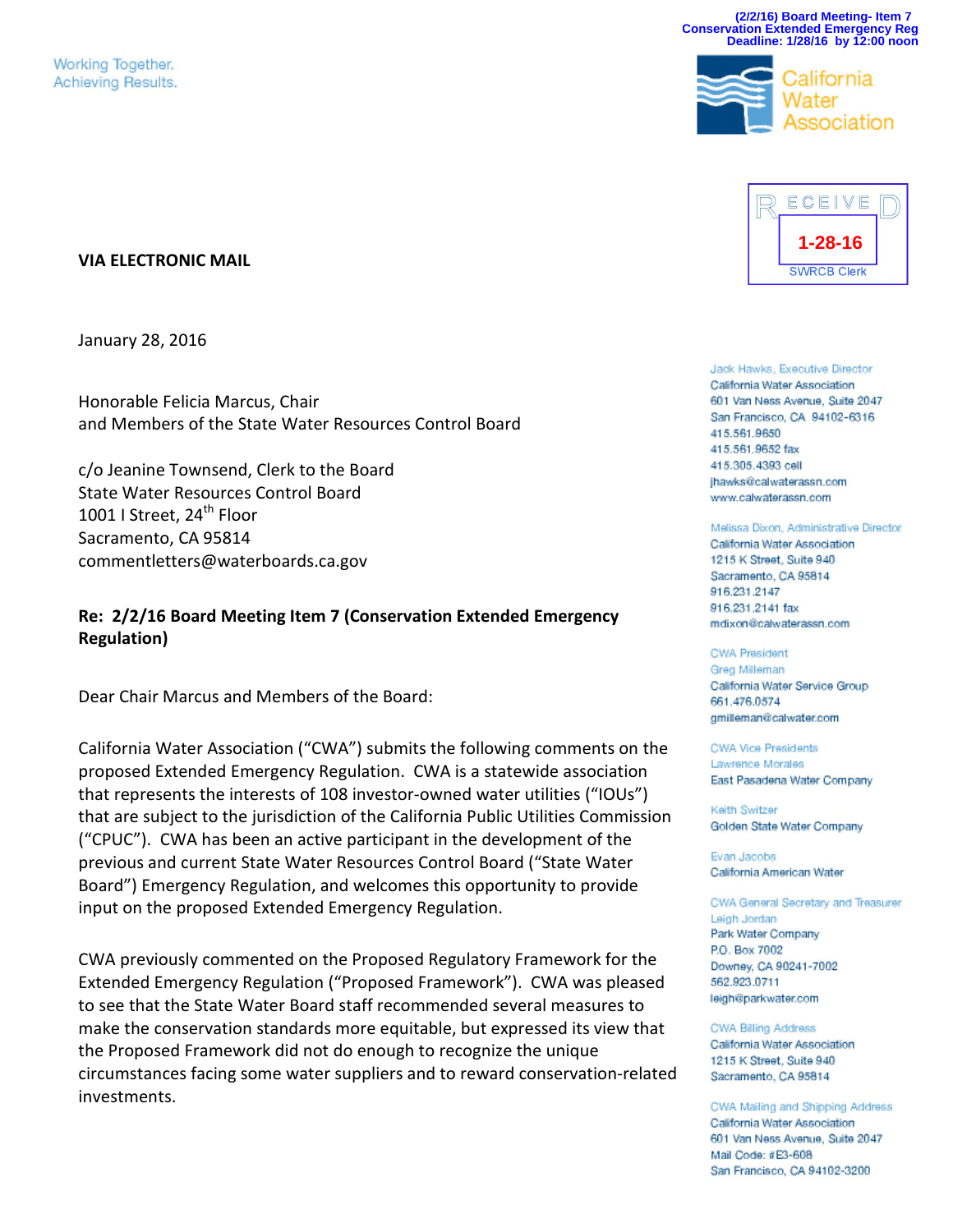

While the proposed Extended Emergency Regulation includes a few minor adjustments from the Proposed Framework to allow for further reduction of conservation targets, more adjustments are needed. CWA urges the State Water Board to make additional modifications to fully consider the possibility of changed conditions, to provide full credit for efforts made to ensure safe and reliable water supplies at the local level, and to create incentives in keeping with State water policy. CWA also is concerned that some of the language in the proposed Extended Emergency Regulation is unclear and may create confusion and delay. As discussed in more detail below, CWA requests that the State Water Board modify the Proposed Regulation to:

- revisit the mandated percentage reduction in total potable water production in April 2016;
- eliminate the cap on credits or adjustments to the conservation standards for urban water suppliers; and
- clarify and expand the credits for water supply investments.

The comments and suggestions in this letter are limited to the proposed Extended Emergency Regulation. CWA cautions against permanent mandated reductions in water use. Although targeted reduction standards are appropriate in the context of a drought emergency, they may not be necessary or desirable once drought conditions subside. Any consideration of permanent water use restrictions should be addressed in a separate proceeding once the drought emergency is over.

## **April 2016 Assessment and Adjustment**

In its January 6, 2016 comments, CWA suggested that the State Water Board include in the draft Extended Emergency Regulation a plan to revisit the mandated water use reductions in April 2016. CWA recommended that the State Water Board use the updated data available at that time to make a decision as to the degree of water use reductions, water-use restrictions, and compliance that would carry the Emergency Regulation through to October 31, 2016. This idea has widespread support. In the comments on the Proposed Regulatory Framework submitted on January 6, 2016, numerous commenters urged the State Water Board to commit to revisit and possibly revise the conservation standards for individual water suppliers in April or May 2016.

As indicated in the Emergency Regulation Digest, water conditions in California have slightly improved from last year, particularly with respect to snowpack. As of January 13, 2016, "Northern Sierra snow water content was 107 percent of average, while Central and Southern Sierra precipitation was 117 and 112 percent of average, and snow water content was 105 and 112 percent of average, respectively." (Emergency Regulation Digest, p. 3.) This is important because snowpack provides approximately one-third of California's water needs in normal years. CWA recognizes that significant precipitation will be needed to restore reservoirs to pre-drought conditions and that it will take more than one wet winter to raise groundwater levels to predrought elevations. Nonetheless, it is possible, and even likely, that California will enter the 2016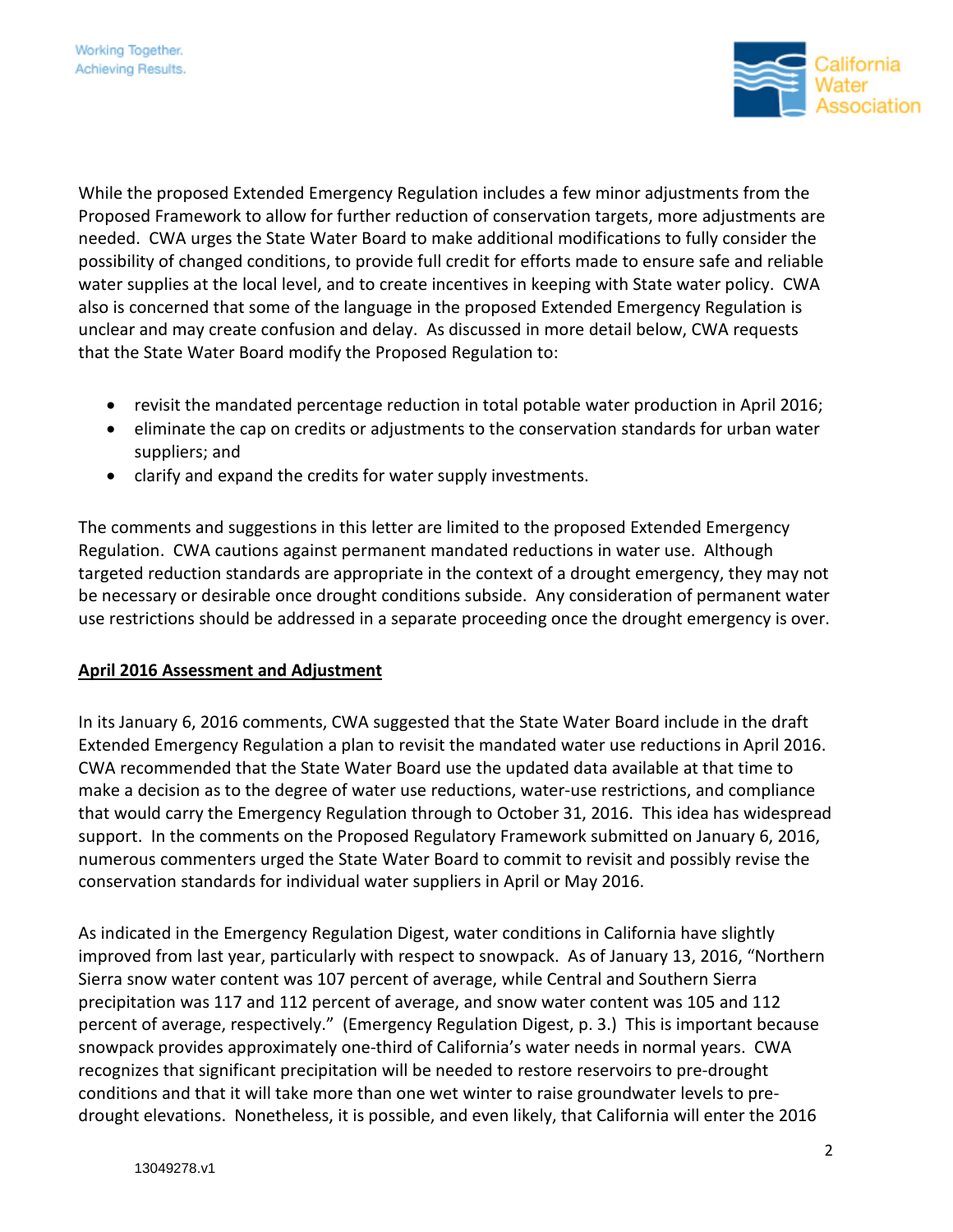

spring and summer months under significantly less severe drought conditions than those that inspired the existing Emergency Regulation.

When the State Water Board issued the Emergency Regulation to reduce urban water use by 25 percent, Californians stepped up to the challenge. Thanks to the outstanding efforts of customers, businesses, agencies, and water suppliers, total potable water use has already been reduced by 26.3 percent through November 2015, as compared with the same time frame in 2013. If 2016 is an above-average year for precipitation and snowpack, however, it is unrealistic to expect that the public will remain committed to this extreme level of conservation, given the sacrifices necessary to achieve it. As the Association of California Water Agencies ("ACWA") noted in its January 6, 2016 comments, "continuing to ask Californians to sustain heroic water conservation efforts that are disproportionate to the actual need or immediate water supply conditions will undermine the credibility of the Administration and California's water agencies and may make it much harder to generate the required response should emergency conditions reemerge in the future." (Association of California Water Agencies, Comments on Proposed Regulatory Framework, p. 3.)

State Water Board staff has indicated that it is "committed" to monitoring snowpack, reservoir storage levels and groundwater basin levels and has stated that it will bring a proposal to the Board to adjust or eliminate the Emergency Regulation "if conditions warrant." (Fact Sheet on Extending Emergency Regulation, p. 2.) This provides insufficient assurance for planning purposes. CWA recommends including a mechanism with specific triggers in the Extended Emergency Regulation, rather than relying on a general promise to revisit conservation standards if unspecified conditions are met.

Specifically, CWA recommends that the State Water Board incorporate a simple formula into the Extended Emergency Regulation for adjusting the mandated percentage reduction in total potable water production identified in Section 865(c). To the extent that the final snowpack report in April 2016 reflects amelioration of drought conditions affecting California, the conservation standard for each urban water supplier should be reduced by an equal proportion, that amount being approximately equal to the weighted average proportion by which the deficiency in the State's snowpack as compared with an average year and the deficiency in the principal State reservoirs as compared with an average year have improved in comparison to those deficiencies as of April 2015.

For example, if the deficiency in the snowpack in April 2015 was 95%, but in April 2016 is 45%, then the deficiency will have been reduced by 50 percentage points, and if the deficiency in reservoir storage in April 2015 was 50%, but in April 2016 is 30%, then the deficiency will have been reduced by 20 percentage points. Assuming the appropriate weighting of snowpack and reservoir storage is 1:1, then the weighted average deficiency reduction would be the simple average of 50% and 20%, or 35%.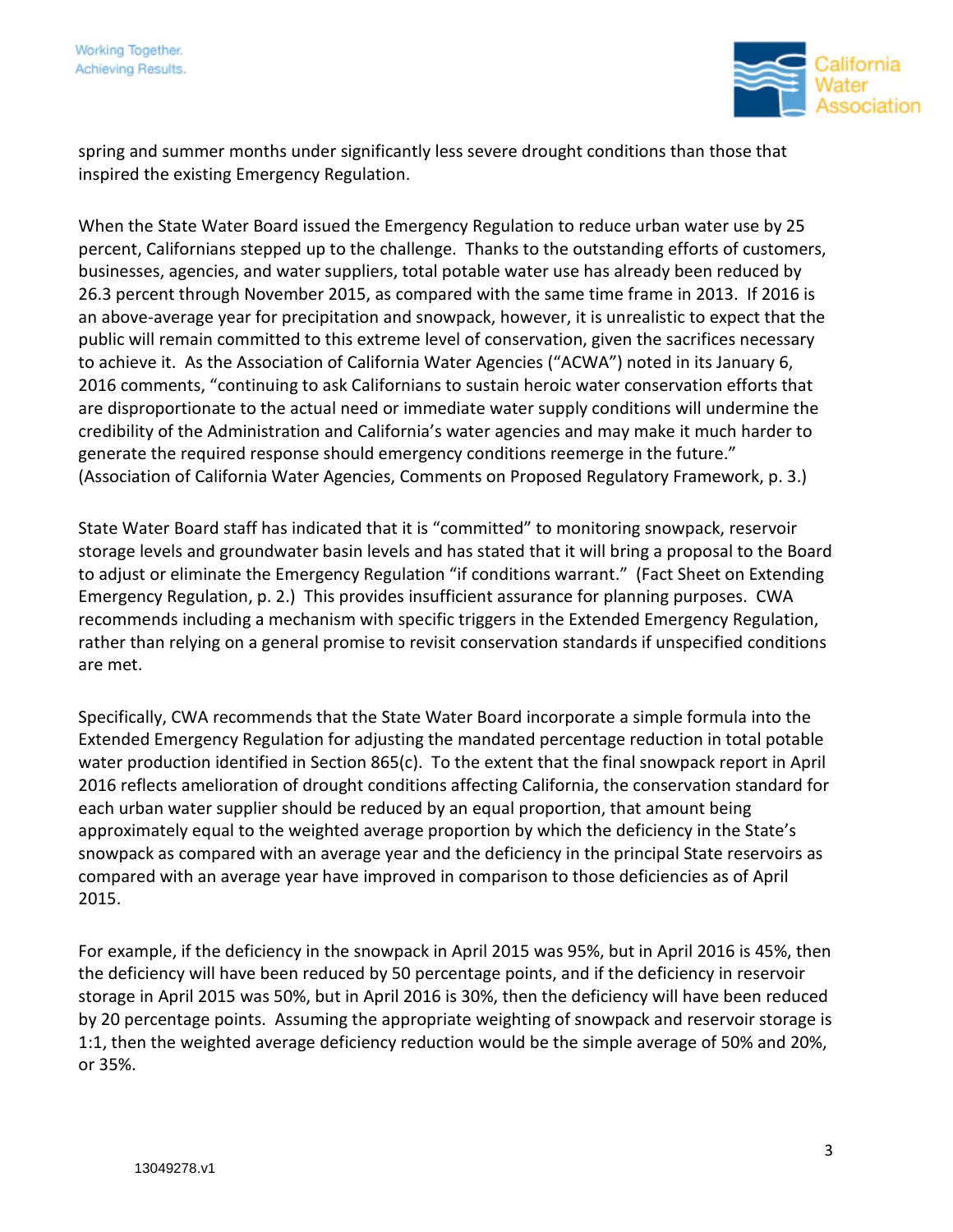

In this example, CWA proposes that the conservation standard for each urban water supplier should be reduced by approximately 35%. So, if the conservation standard for 2015 for a particular water system was 8%, then the conservation standard for 2016 would be 65% of 8%, or 5% (rounded down from 5.2%). If the 2015 conservation standard for another system was 20%, then its conservation standard for 2016 would be 65% of 20%, or 13%. And for a water system with a 2015 conservation standard of 36%, the conservation standard for 2016, in this example, would be 65% of 36%, or 23% (rounded down from 23.4%).

A similar approach could be taken with recovery in reservoir storage, or a combination of both could be considered. The point is that the Governor's November 13, 2015 Executive Order (B-36- 15) stipulated that the urban water use restrictions be extended if "drought conditions persist through January 2016." Although the long-term effects of the drought are still critical, the conditions underlying the drought have not persisted in January. Common sense and prudence, of course, tell us that the emergency regulation should continue through the winter in order to maintain the current conservation progress, but meteorological reality and utility customer relations also suggest that something more than a nebulous promise to revisit the restrictions at the end of March is necessary.

In the Emergency Regulation Digest, the State Water Board admits, "we simply do not know what hydrologic conditions will exist at the end of March." (Emergency Regulations Digest, p. 4.) This provides all the more reason to include in the Extended Emergency Regulation a mechanism to adjust the mandated percentage reduction in total potable water production. Instead of a vague commitment to possibly address improved water conditions, CWA recommends that the State Water Board modify the draft Extended Emergency Regulation to include an explicit commitment to providing relief from the stringent water conservation standards if certain specific conditions are met.

## **No Cap on Credits or Adjustments to Conservation Standards**

In the Proposed Regulatory Framework, State Water Board staff recommended that all credits and adjustments be capped to allow up to a maximum of a four percentage point decrease to any individual water supplier's conservation standard. CWA and many other commenters criticized this cap as unnecessary and inequitable. The proposed Extended Emergency Regulation increased the overall cap to eight percentage points, but this is insufficient to reflect the potential combination of climate and growth challenges facing certain water suppliers and the smart and beneficial investments some of the same suppliers may have implemented to help ensure a stable and efficient water supply. The cap, even increased to eight percentage points, fails to ameliorate the effect of climate or growth on the ability to achieve the conservation standards, and would create a disincentive for many water suppliers to invest in much-needed drought-resilient water supplies.

As the State Water Board prepares to extend the Emergency Regulation, it should be mindful of the incentives (and disincentives) the regulation creates or perpetuates. As discussed above, as we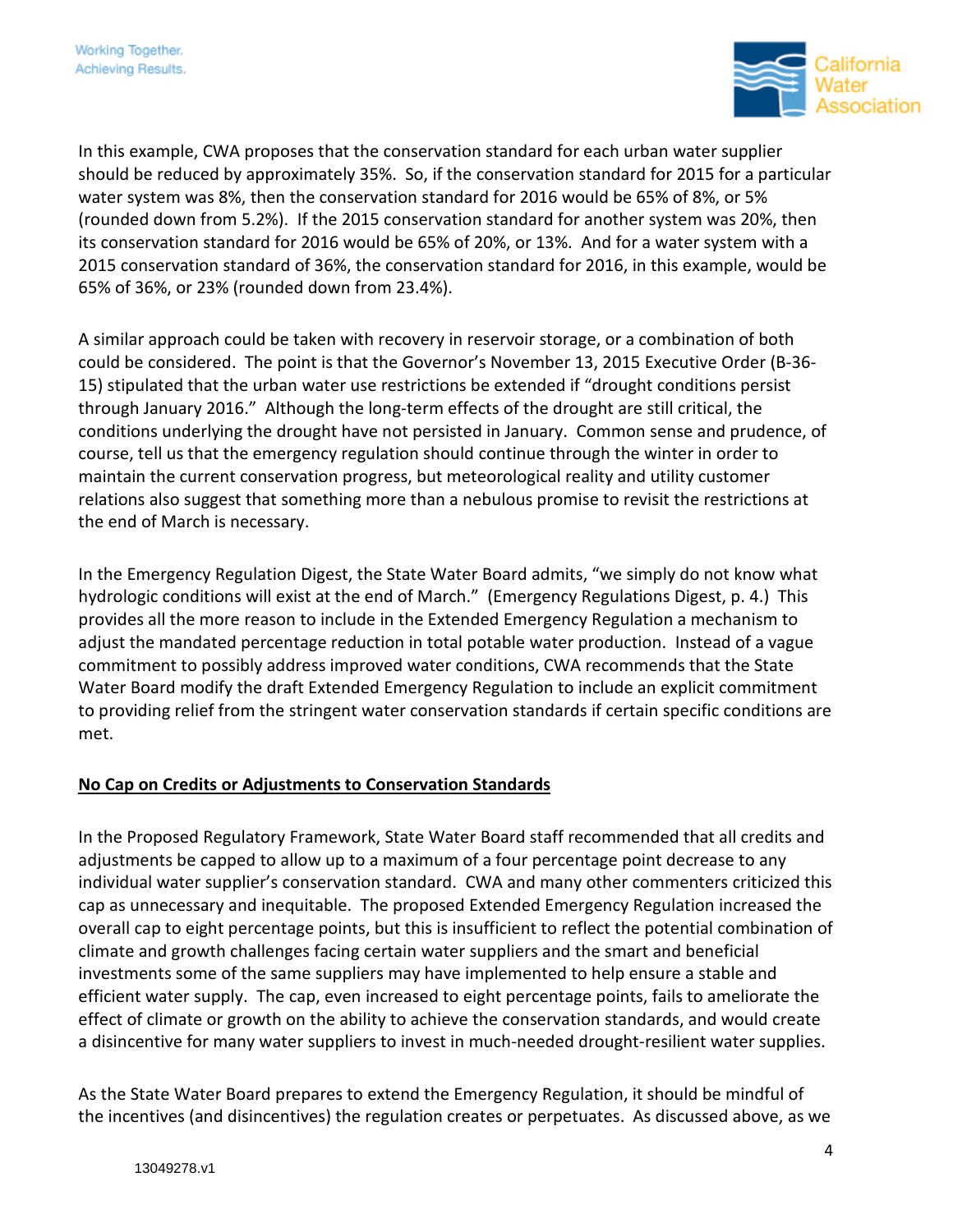

enter a possible second year of mandatory usage reductions, the credibility of the State Water Board and the water suppliers will be at stake. There is an expectation among the public that the State Water Board will take this opportunity to tackle inequities that could not be addressed in the rush to get the original Emergency Regulation established. In particular, CWA urges the State Water Board to eliminate the cap on credits and adjustments.

# **Expand Water Supply Investments Eligible for Credits**

Although many of the comments on the Proposed Regulatory Framework suggested expanding the credits available for drought-resilient water supply investments, the environmental organizations that provided comments uniformly opposed providing **any** credits (often using identical language). In their January 6, 2016 comments, environmental groups such as the California Coastkeeper Alliance, Pacific Institute, Natural Resources Defense Council, Sierra Club, Surfrider Foundation and others argued that providing credits for drought-resilient supply investments would allow communities to avoid conservation, could result in stranded assets when the drought ends, and could negatively affect the environment. These comments suggest a fundamental rejection of water resource planning and the benefits of portfolio management.

CWA respectfully disagrees with the assertion that allowing credits for water supply investments undercuts the State Water Board's conservation message. Over the last year, water suppliers and their customers have demonstrated their commitment to conservation. Indeed, conservation has become de rigueur in California in ways that are unlikely to change even when the drought ends. In certain communities, however, conservation alone is not enough to ensure a reliable, long-term water supply. Recognizing this fact – and providing appropriate recognition of water supply investments in the Extended Emergency Regulation – does not undermine conservation efforts.

Nor will providing such credits encourage indiscriminate water supply projects that will result in stranded assets when the drought is over. First, a key factor in determining the need and scale for such projects is fire flow requirements, making these assets unlikely to be "stranded" post-drought. Second, the challenges facing such projects in California and the level of review and regulatory hurdles that must be cleared to proceed are extraordinary and ensure that only the most needed and cost-effective supply projects will proceed. Allowing credits for water supply projects in the Extended Emergency Regulation, while helpful, would not be enough of an incentive for communities and waters suppliers to heedlessly pursue flawed or unnecessary projects. The comments from the general public on the Proposed Regulatory Framework demonstrate frustration over the inequitable treatment of communities that have had the foresight to invest in drought-resilient water supply projects. Allowing credits for such projects would recognize and reward investments in smart water supply planning.

Furthermore, questions raised about environmental harm are unsubstantiated. The California Environmental Quality Act ("CEQA") provides a process for significant environmental review of such water supply projects, which can take years or even decades. Providing credits within the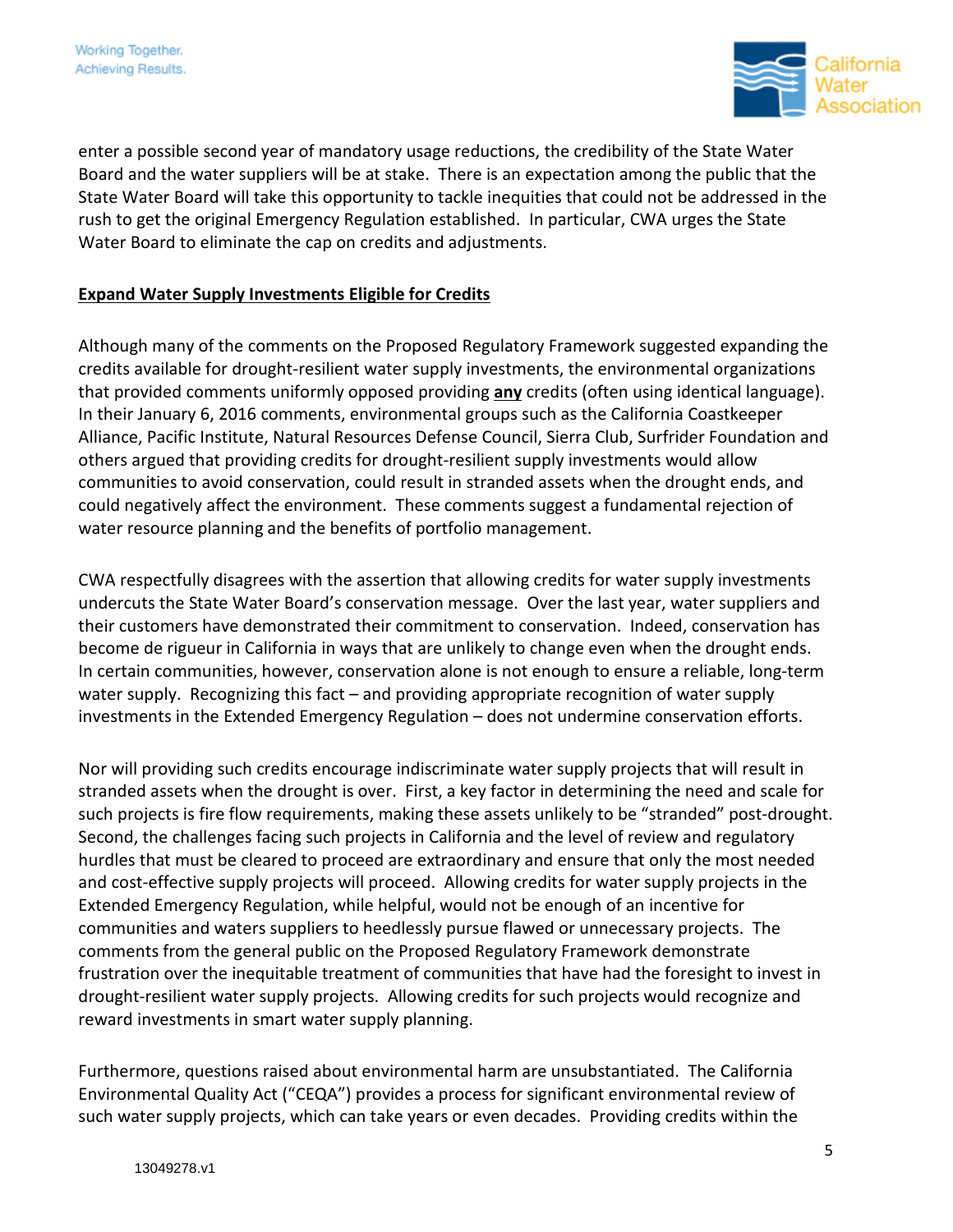

Extended Emergency Regulation does not in any way reduce the CEQA obligations for project proponents. Moreover, these water supply projects lessen the burden on surface water and groundwater supplies, and may make more water available to address environmental concerns. Instead of eliminating the credits for water supply projects, CWA recommends that the State Water Board modify the proposed Extended Emergency Regulation to make credits available for a greater variety of water supply projects. Providing credits to recognize multiple types of water projects is in keeping with the recently updated California Water Action Plan:

Ensuring water security at the local level includes efforts to conserve and use water more efficiently, to protect or create habitat for local species, to ensure food security, to recycle water for reuse, to capture and treat stormwater for groundwater recharge and reuse, and to remove salts and contaminants from brackish or contaminated water or from seawater. (California Water Action Plan, 2016 Update, p. 7.)

For example, water suppliers should receive credit for investing in indirect potable reuse, whether using coastal wastewater or not. Although the proposed Extended Emergency Regulation removed the explicit reference to coastal wastewater from the drought-resilient supply credit, it is still unclear whether any other type of indirect potable reuse will qualify. Section 856(f)(3)(F) of the proposed Extended Emergency Regulation states that the drought-resilient supply credit is only available to projects where the "use of that supply does not reduce the water available to another legal user of water or the environment." The State Water Board gives indirect potable reuse of coastal wastewater as an example of a project that would meet this standard (Fact Sheet on Extending Emergency Regulation, p. 7.), so a preference for coastal wastewater projects may continue to limit the availability of such credits.

CWA is troubled by the broad language used in the Extended Emergency Regulation, which invites subjective interpretation, and by the prospect that determination of whether a drought resilient water supply project "does not reduce" water available to other users or the environment will be made by State Water Board staff. This potentially complex legal issue could have ramifications beyond the question of whether a particular project qualifies for drought-resilient supply credits. Moreover, CWA does not believe such a finding is necessary to justify credits for indirect potable reuse. CWA recommends that State Water Board delete the problematic language (as well as the four percent threshold requirement) and simply calculate the credit based on the percentage of indirect potable reuse as part of the water supplier's overall potable supply.

Additionally, the Extended Emergency Regulation should not limit the drought-resilient credit to projects developed after 2013. Water suppliers should also receive credit for drought resistant water supplies developed before 2013. It is important to recognize and reward the foresight of water suppliers who took action and made investments in reaction to previous periods of drought, not just the current drought. Without such projects, many communities would have suffered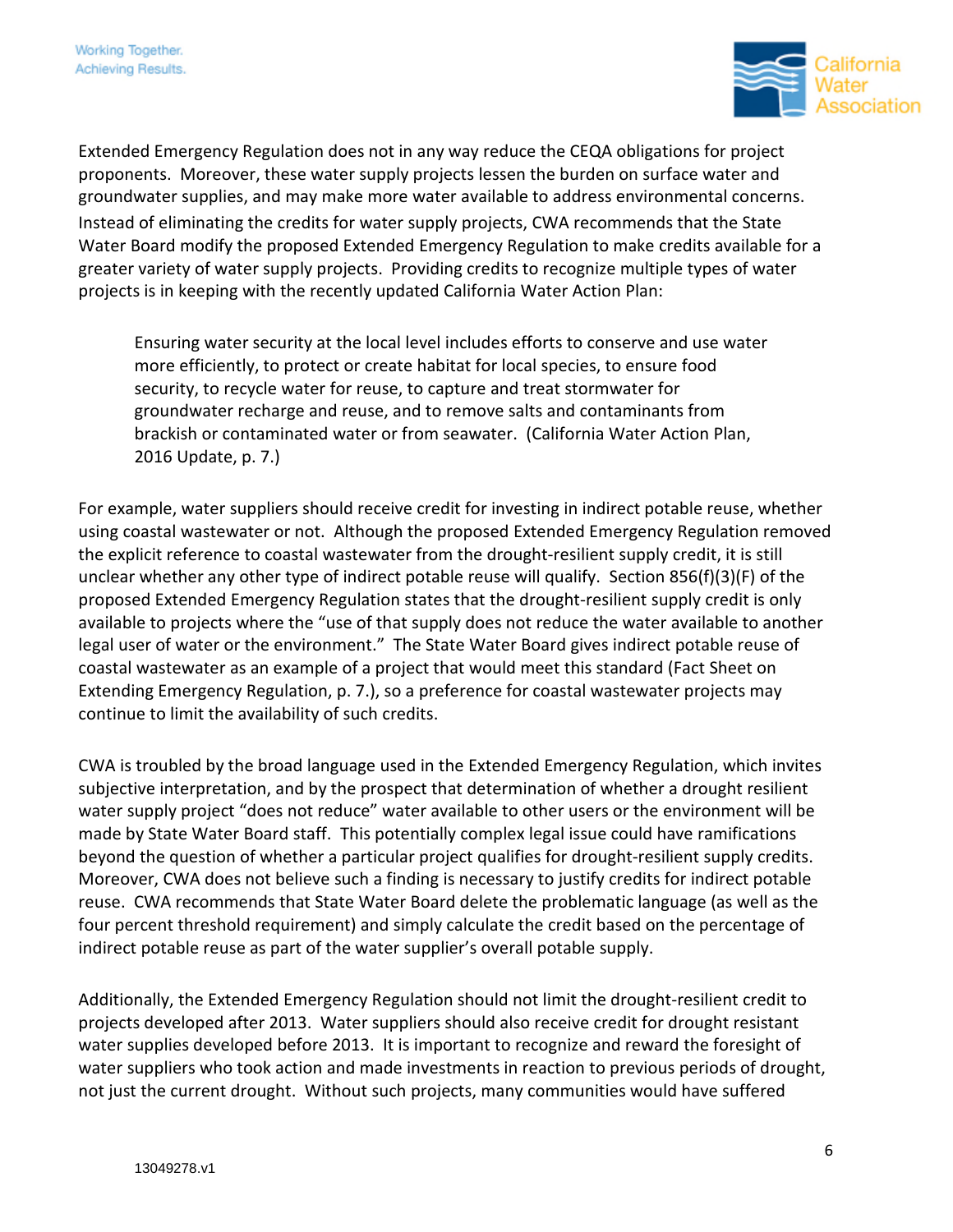

significant economic hardships during the current drought. It is appropriate to provide credit for these projects in calculating the conservation standards in the Extended Emergency Regulation.

CWA also endorses a credit for non-potable recycled water use. Contrary to the claims made by State Water Board staff, suppliers using non-potable recycled water for irrigation are **not** already realizing the benefit of providing recycled water. A supplier that has made the necessary investments to allow it to meet a large portion of irrigation demand with non-potable recycled water will not have the same ability to meet water use reduction targets as a supplier who has not made similar efforts. The updated California Water Action Plan cites increasing the use of recycled water as one of the key actions necessary to achieve State water policy goals. "California needs more high quality water, and recycling is one way of getting there." (California Water Action Plan, 2016 Update, p. 8.) Providing a credit for non-potable recycled water use provides an important incentive to increase the use of recycled water.

CWA also recommends providing a credit for remediation of polluted water sources. Remediation of polluted waters sources adds a new or restored source of supply to existing surface and groundwater supplies. The extended Emergency Regulation should recognize and provide incentives for such efforts by including a similar credit in the form of a one-to-one reduction from the calculated amount of water that needs to be saved under the Emergency Regulation.

Failure to acknowledge and adjust for these often-significant investments in a water utility's individual conservation standard will undoubtedly create a disincentive for water suppliers to undertake such important projects in the future. This is why CWA urges the State Water Board to modify the proposed Extended Emergency Regulation to provide credits for a wider variety of water supply projects.

CWA appreciates being accorded this opportunity to provide input on the proposed Extended Emergency Regulation and to suggest ways to make it fairer and more effective. As Californians prepare for a likely second year of water use restrictions and prohibitions, it is important for the State Water Board to make changes to address inequities and reflect the possibility of improved circumstances. While CWA recognizes that it may take years to recover fully from this drought, the Extended Emergency Regulation presents an opportunity for the State Water Board to further the goals of the California Water Action Plan and to tailor conservation standards to reflect the particular circumstances of individual water suppliers.

Sincerely

Jack I Executive Director, California Water Association